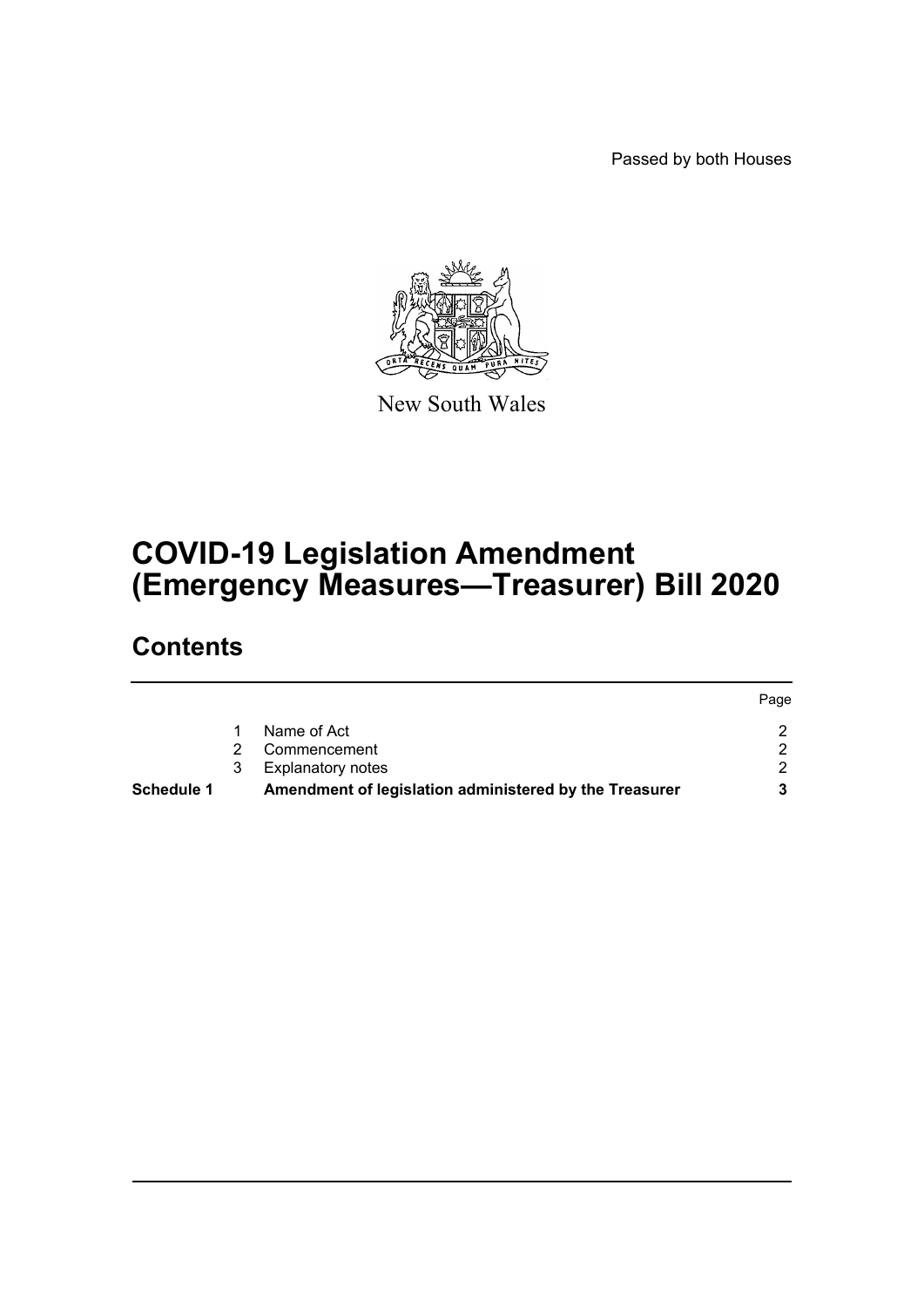*I certify that this public bill, which originated in the Legislative Assembly, has finally passed the Legislative Council and the Legislative Assembly of New South Wales.*

> *Clerk of the Legislative Assembly. Legislative Assembly, Sydney, , 2020*



New South Wales

# **COVID-19 Legislation Amendment (Emergency Measures—Treasurer) Bill 2020**

Act No , 2020

An Act to amend legislation administered by the Treasurer to implement further emergency measures as a result of the COVID-19 pandemic.

*I have examined this bill and find it to correspond in all respects with the bill as finally passed by both Houses.*

*Assistant Speaker of the Legislative Assembly.*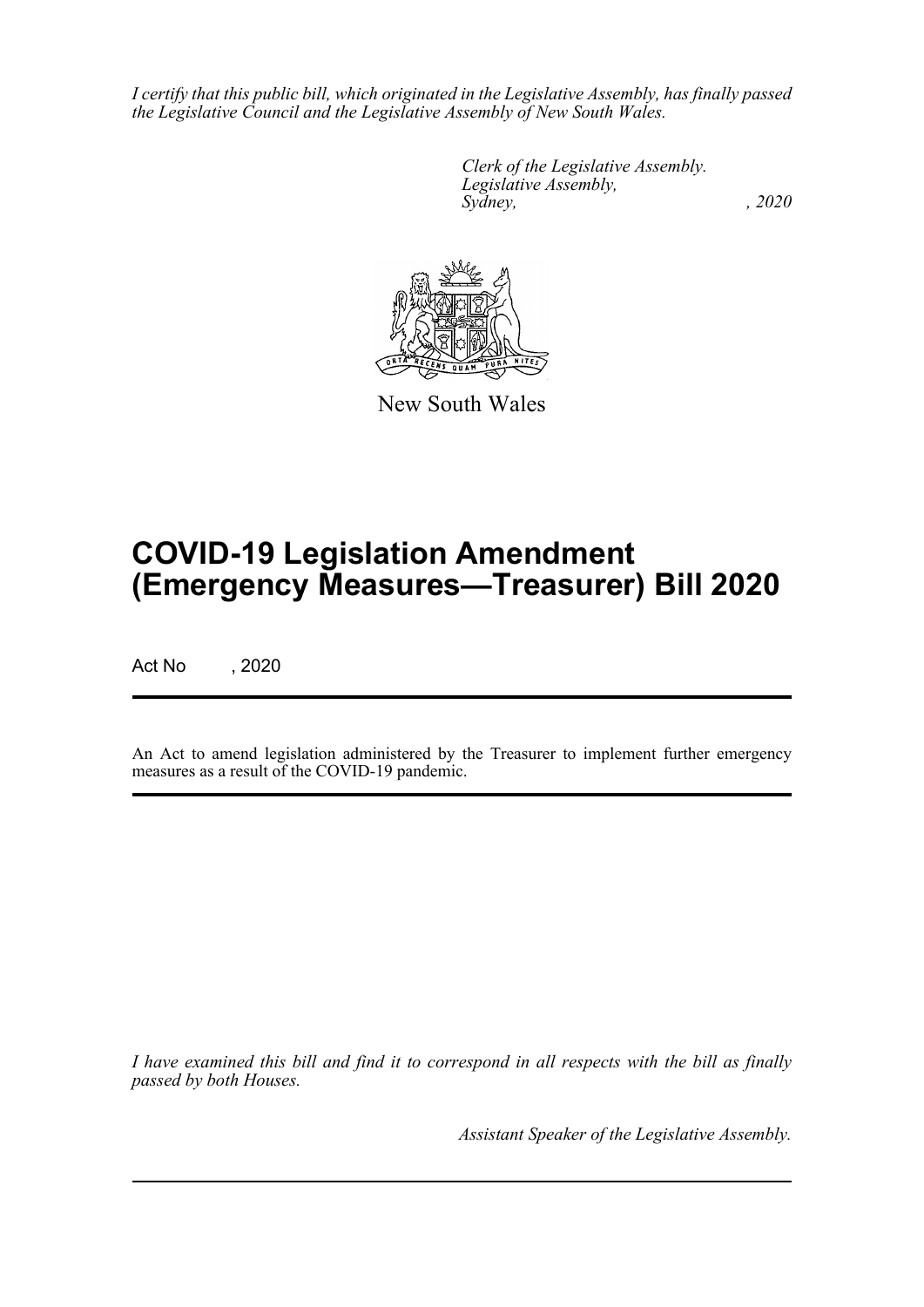### <span id="page-2-0"></span>**The Legislature of New South Wales enacts—**

### **1 Name of Act**

This Act is the *COVID-19 Legislation Amendment (Emergency Measures— Treasurer) Act 2020*.

### <span id="page-2-1"></span>**2 Commencement**

This Act commences on the date of assent to this Act.

### <span id="page-2-2"></span>**3 Explanatory notes**

The matter appearing under the heading "Explanatory note" in Schedule 1 does not form part of this Act.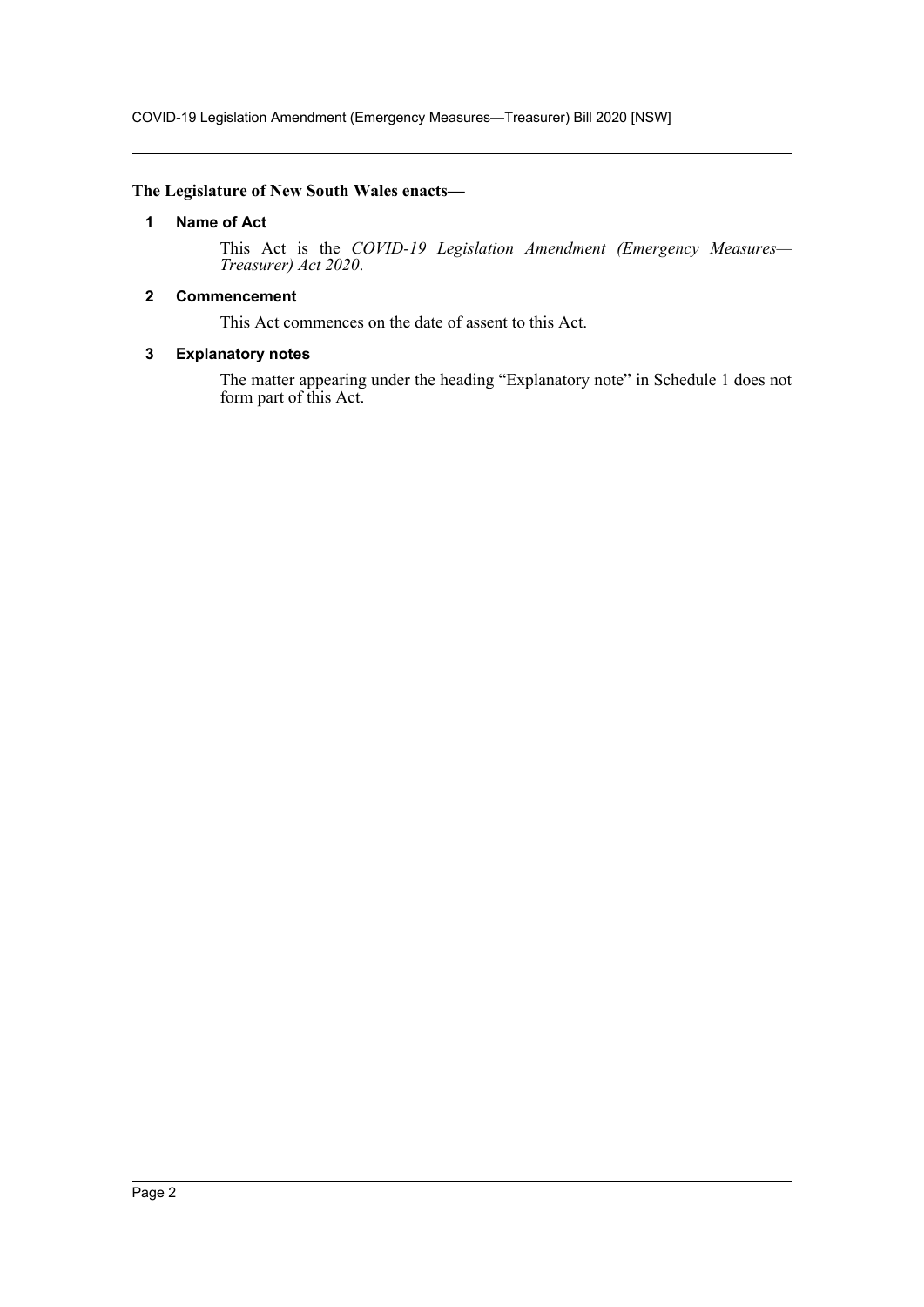### <span id="page-3-0"></span>**Schedule 1 Amendment of legislation administered by the Treasurer**

### **1.1 Government Sector Finance Act 2018 No 55**

### **[1] Section 4.11 Variations of annual appropriations for Commonwealth grants**

Omit section 4.11(3). Insert instead—

- (3) To avoid doubt, the Treasurer may issue a certificate under this section even if it is in respect of an annual reporting period for the NSW Government that has ended unless the annual Appropriation Act for the next annual reporting period has already given an appropriation for it.
- (3A) If the Treasurer issues a certificate under this section for an annual reporting period (the *certified period*)—
	- (a) for a new specific purpose payment that has been certified in a certificate issued during the certified period—an appropriation for the purpose of the payment is taken to have been made under the authority of this section for the certified period, and
	- (b) for a new specific purpose payment that has been certified in a certificate issued after the certified period—an appropriation for the purpose of the payment is taken to have been made under the authority of this section for the annual reporting period for the NSW Government during which the certificate was issued, and
	- (c) for a decreased or increased specific purpose payment that has been certified (whether in a certificate issued during or after the certified period)—the appropriation for the purpose of the payment is taken to have been decreased or increased accordingly under the authority of this section for the certified period.

### **[2] Section 10.5**

Insert after section 10.4—

### **10.5 Repeal of Schedule 2**

- (1) Schedule 2 is repealed on 1 November 2021.
- (2) Anything done, or omitted to be done, pursuant to a provision of Schedule 2 (or of a regulation made for the purposes of a provision of the Schedule) remains as legally effective after the repeal of the Schedule as it was before its repeal.

### **[3] Schedule 1 Savings, transitional and other provisions**

Omit "1 July 2020" wherever occurring in clause  $10(1)$ ,  $(4)$ ,  $(5)$  and  $(6)$ .

Insert instead "1 July 2021".

### **[4] Schedule 1, clause 10(2) and (3)**

Omit "1 July 2020 until 1 July 2021" wherever occurring.

Insert instead "1 July 2021 until the relevant day".

### **[5] Schedule 1, clause 10(7)**

Insert after clause 10(6)—

(7) In this clause—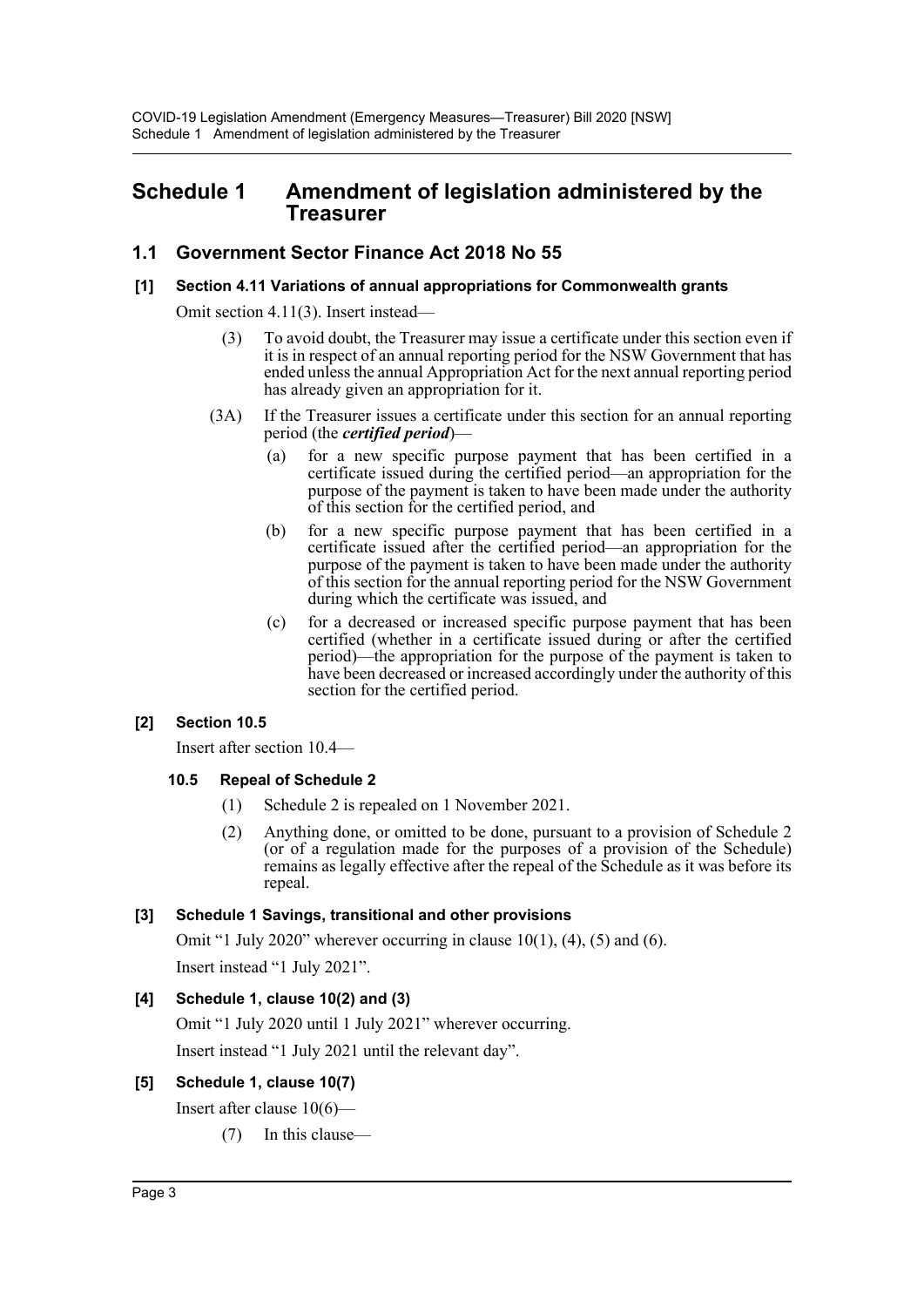*relevant day* means whichever of the following days is the earlier—

- (a) 1 July 2022,
- (b) the day on which—
	- (i) for subclause (2)—the *Annual Reports (Statutory Bodies) Act 1984* is repealed, or
	- (ii) for subclause (3)—the *Annual Reports (Departments) Act 1985* is repealed.

### **[6] Schedule 2**

Insert after Schedule 1—

# **Schedule 2 Provisions for COVID-19 pandemic**

## **Part 1 Preliminary**

### **1 Interpretation**

In this Schedule—

*2020–2021 annual Appropriation Act* means the annual Appropriation Act for the 2020–2021 annual reporting period.

*2020–2021 annual reporting period* means the annual reporting period for the NSW Government commencing on 1 July 2020.

*2020–2021 Budget* means the Budget for the 2020–2021 annual reporting period.

*different day prescribed by the regulations*—see clause 4.

*extended Budget presentation day* means—

- (a) 31 December 2020, or
- (b) any different day prescribed by the regulations.

*modified Acts*—see clause 2.

### **2 Objects of Schedule**

The objects of this Schedule are to modify the operation of the following Acts (the *modified Acts*) to extend certain budgetary and financial and annual reporting time frames, and to confer additional powers on the Treasurer, as a consequence of the COVID-19 pandemic—

- (a) this Act,
- (b) the *Annual Reports (Departments) Act 1985*,
- (c) the *Annual Reports (Statutory Bodies) Act 1984*,
- (d) the *Public Finance and Audit Act 1983*.

### **3 Relationship of Schedule with modified Acts**

The provisions of this Schedule apply despite anything to the contrary in the modified Acts or regulations made under the modified Acts.

### **4 Extending compliance days by regulation**

(1) This clause applies in relation to a provision of this Schedule that allows a different day to be prescribed by the regulations for a day specified by the provision.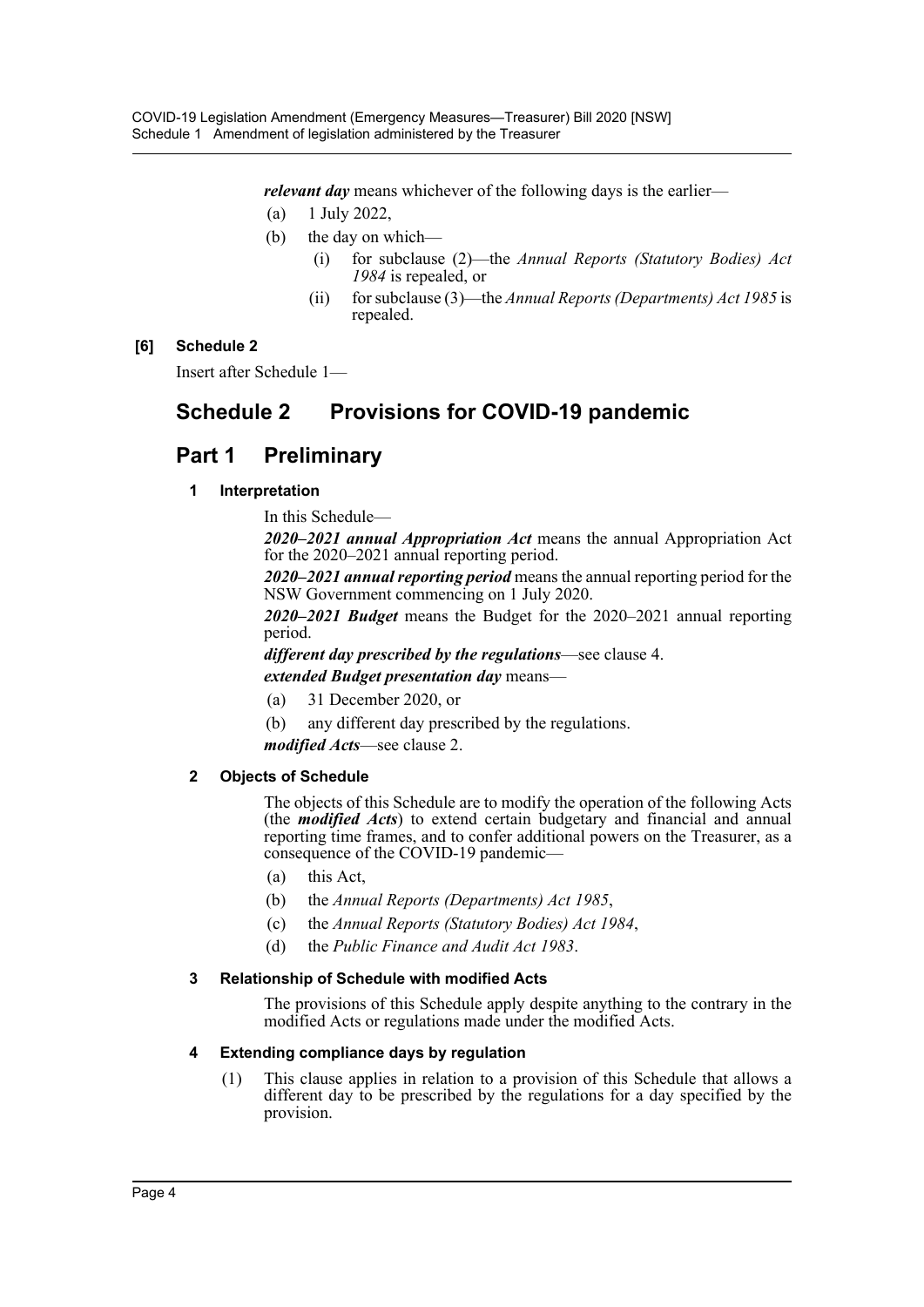- (2) The day prescribed by the regulations may be earlier than the day specified by the provision.
- (3) However, the day prescribed by the regulations may not be later than 30 June 2021.

### **Part 2 Modifications concerning 2020–2021 Budget and certain appropriations**

### **5 Presentation of 2020–2021 Budget**

- (1) The Treasurer is to cause the Budget Papers for the 2020–2021 Budget to be tabled in the Legislative Assembly before the extended Budget presentation day instead of 30 June 2020 as provided by section 4.4 of this Act.
- (2) For these Budget Papers, section 4.2(3)(a) of this Act does not apply in relation to the budget aggregates for the 2 prior years.

#### **6 Payments authorised on lapse of appropriation because of delay in 2020–2021 Budget**

- (1) The Treasurer may authorise payments out of the Consolidated Fund under section 4.10 of this Act until whichever of the following occurs first—
	- (a) the extended Budget presentation day,
	- (b) the enactment of the 2020–2021 annual Appropriation Act.
- (2) Payments that are authorised to be made under section 4.10 for this purpose must not exceed, in total, an amount equivalent to 75% of the amount appropriated under the *Appropriation Act 2019* (adjusted for consumer prices as provided by regulations made for the purposes of section 4.10(4)(a) of this Act).
- (3) Subclause (2) does not prevent payments being authorised to meet any exigencies of Government as provided by clause 7 of this Schedule or section 4.13 of this Act.

#### **7 Payments out of Consolidated Fund for exigencies of Government resulting from COVID-19 pandemic**

- (1) This clause applies until the 2020–2021 annual Appropriation Act is enacted.
- (2) The Treasurer may, with the approval of the Governor, determine that money is to be paid out of the Consolidated Fund during the 2020–2021 annual reporting period in anticipation of appropriation by Parliament by the  $2020-2021$  annual Appropriation Act if it is required to meet any exigencies of Government resulting from the effects of the COVID-19 pandemic.
- (3) Any money determined under subclause (2) for an exigency must be no more than is necessary in the public interest to fund expenditure to meet the exigency.
- (4) The Treasurer must cause details of the payments of money paid under this clause to be included in the Budget Papers for the 2020–2021 Budget.
- (5) This clause does not limit section 4.13 of this Act.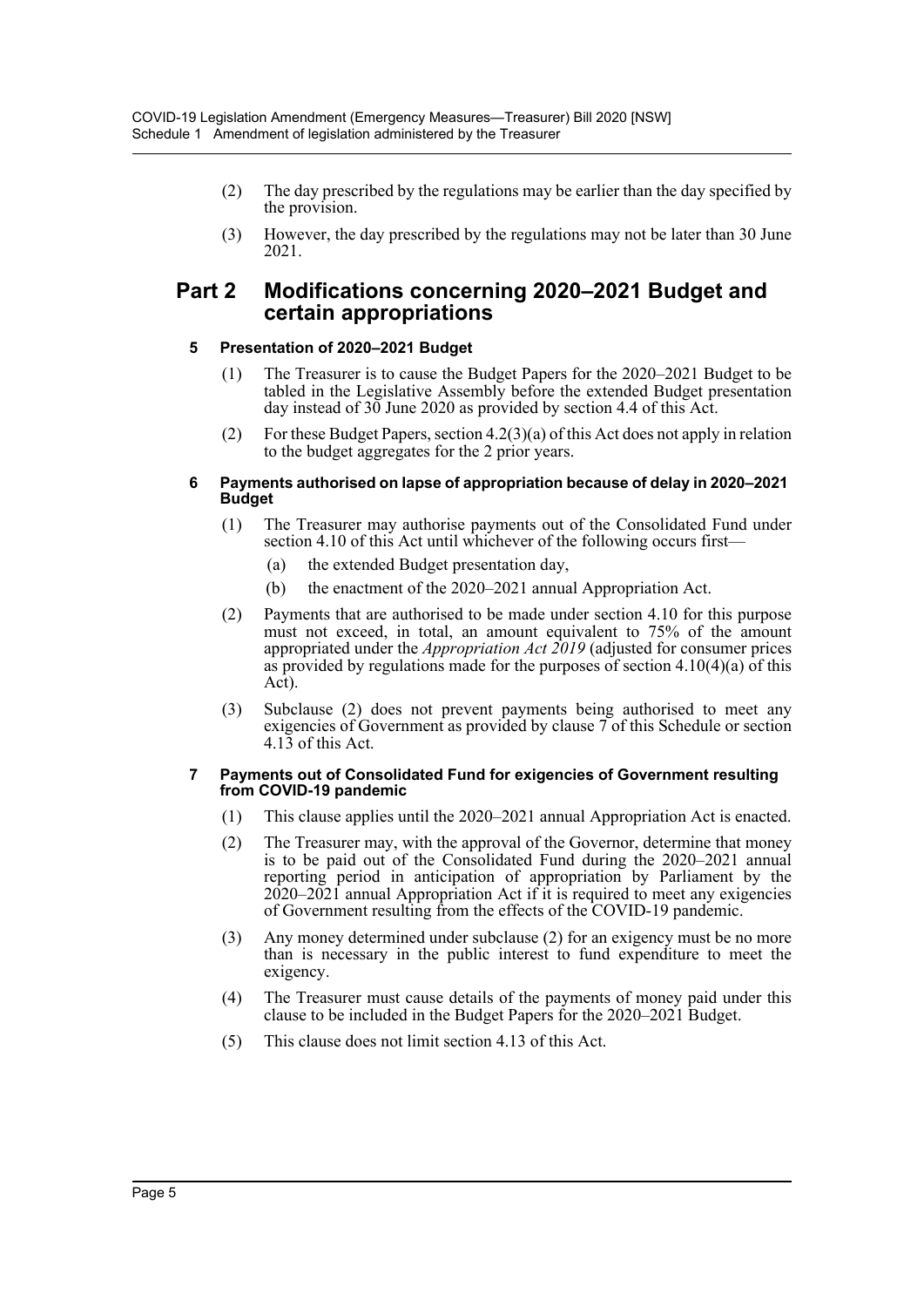### **Part 3 Modifications concerning certain financial statements, reviews and reports**

#### **8 Consolidated financial statements and general government sector financial statements for 2019–2020 financial year**

- (1) The Treasurer is, for the purposes of section 6 of the *Public Finance and Audit Act 1983*, to transmit to the Auditor-General the statements referred to in that section for the financial year commencing on 1 July 2019 (the *2019–2020 consolidated statements*) on or before 15 March 2021, or any different day prescribed by the regulations, instead of on or before 15 September 2020.
- (2) The Auditor-General is, for the purposes of section 49 of the *Public Finance and Audit Act 1983*, to transmit the Auditor-General's opinion or opinions on the 2019–2020 consolidated statements on or before 22 April 2021, or any different day prescribed by the regulations, instead of on or before 22 October 2020.
- (3) The Treasurer is, for the purposes of section 51 of the *Public Finance and Audit Act 1983*, to present the 2019–2020 consolidated statements as audited by the Auditor-General (and the opinion or opinions of the Auditor-General as to those statements) to the Legislative Assembly no later than 30 April 2021, or any different day prescribed by the regulations, instead of no later than 31 October 2020.

### **9 Half-yearly review for 2020**

The Treasurer is to publicly release, by 28 February 2021, the half-yearly review referred to in section 8 of the *Public Finance and Audit Act 1983* for the financial year commencing on 1 July 2019.

### **10 Monthly statements for 2020–2021**

Unless it is not reasonably practicable to do so, the Treasurer is to publicly release monthly statements referred to in section 8 of the *Public Finance and Audit Act 1983* during the period—

- (a) beginning on the commencement of this Schedule, and
- (b) ending on 31 October 2021.

### **11 Financial reports by statutory bodies and Departments**

- (1) A financial report referred to in section 41A or 45D of the *Public Finance and Audit Act 1983* for a financial year commencing in 2019 for a statutory body or Department is to be prepared or submitted for the purposes of that section—
	- (a) if the financial year for the body or Department commenced on 1 July 2019—within the period of 6 weeks after 31 December 2020, or any different day prescribed by the regulations, instead of within the period of 6 weeks after the end of the financial year, or
	- (b) if the financial year for the body or Department commenced on any other day in 2019—within the period of 6 weeks after a day directed by the Treasurer, instead of within the period of 6 weeks after the end of the financial year.
- (2) Subclause (1) does not affect any financial report that has already been prepared and submitted in accordance with section 41A or 45D of the *Public Finance and Audit Act 1983* before the commencement of this Schedule.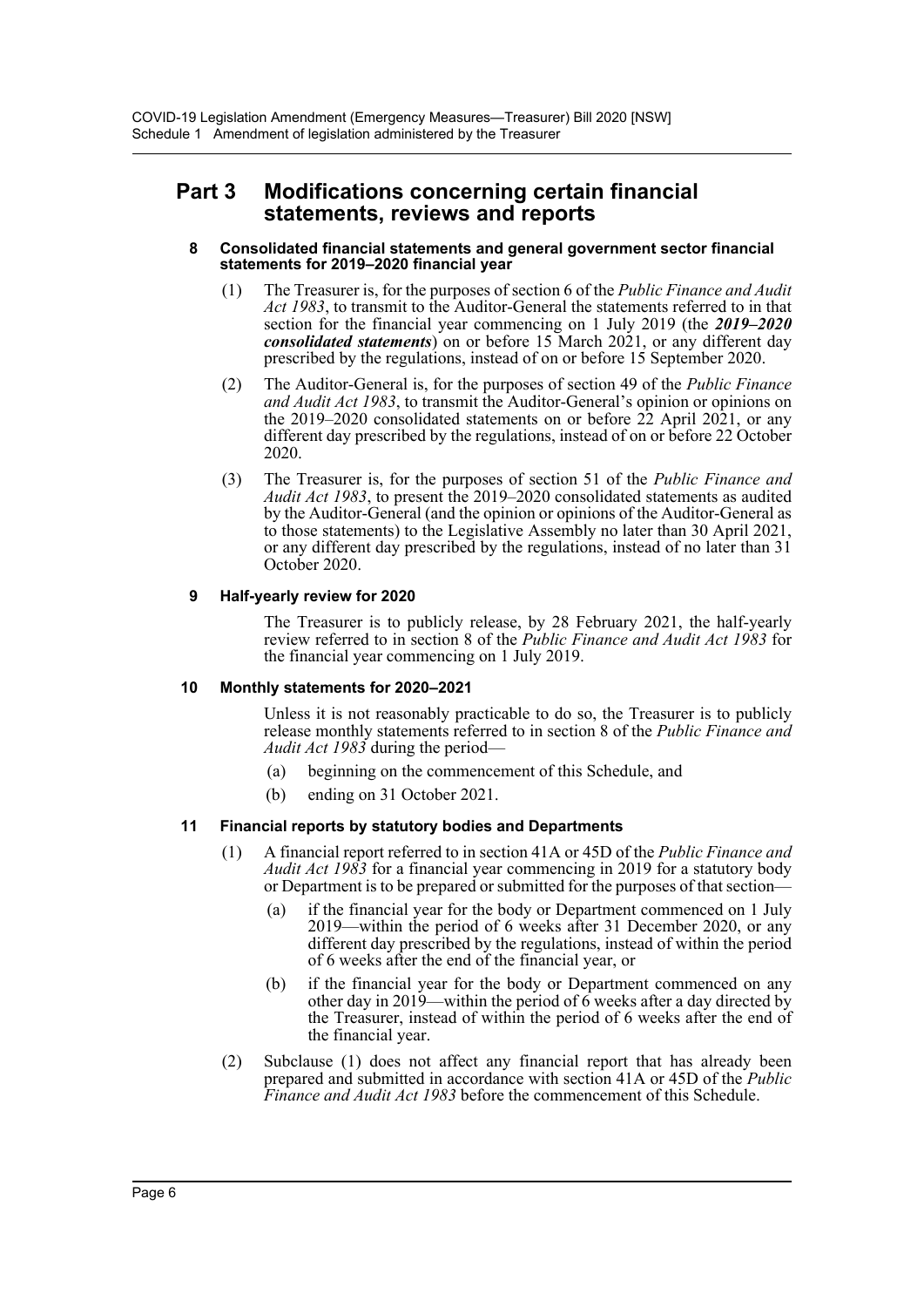## **Part 4 Modifications concerning certain annual reports**

### **12 Annual reports**

- (1) This clause applies to the submission of an annual report to the responsible Minister or Treasurer under section 12 of the *Annual Reports (Departments) Act 1985* or section 10 of the *Annual Reports (Statutory Bodies) Act 1984*.
- (2) An annual report for a financial year commencing in 2019 for a Department or statutory body is to be submitted—
	- (a) if the financial year for the Department or body commenced on 1 July 2019—not later than 4 months after 31 December 2020, or any different day prescribed by the regulations, instead of 4 months after the end of the financial year, or
	- (b) if the financial year for the Department or body commenced on any other day in 2019—not later than 4 months after a day directed by the Treasurer, instead of 4 months after the end of the financial year.
- (3) Subclause (2) does not affect any annual report that has already been submitted in accordance with section 12 of the *Annual Reports (Departments) Act 1985* or section 10 of the *Annual Reports (Statutory Bodies) Act 1984* before the commencement of this Schedule.

#### **Explanatory note**

Item [1] of the proposed amendments clarifies the circumstances in which the Treasurer is authorised under section 4.11 of the *Government Sector Finance Act 2018* to issue certificates confirming variations in appropriations for Commonwealth specific purpose payments.

Items [3]–[5] modify certain savings and transitional provisions as a result of the anticipated delayed commencement of financial reporting provisions of the *Government Sector Finance Act 2018*.

Item [6]—

- (a) allows the Treasurer to present the 2020–2021 Budget to Parliament no later than 31 December 2020 or a different day prescribed by the regulations (the *extended Budget presentation day*), and
- (b) allows the Treasurer to authorise payments under section 4.10 of the *Government Sector Finance Act 2018* from the Consolidated Fund on the lapse of the appropriations made by the 2019–2020 Budget because of the delay in the 2020–2021 Budget (up to an amount of 75% of the appropriations under the 2019–2020 Budget) until the extended Budget presentation day or the enactment of the 2020–2021 Budget, whichever occurs first, and
- (c) allows the Treasurer, with the Governor's approval, to authorise payments out of the Consolidated Fund for exigencies of Government resulting from the COVID-19 pandemic until the 2020–2021 Budget is enacted, and
- (d) enables the Treasurer
	- to provide the consolidated financial statements and general government sector financial statements for 2019–2020 financial year to the Auditor-General on or before 15 March 2021, or any different day prescribed by the regulations, instead of on or before 15 September 2020 as required by the *Public Finance and Audit Act 1983*, and
	- (ii) to decide if and when to publish monthly statements and half-yearly reviews concerning the Budget for the 2019–2020 financial year for the purposes of the *Public Finance and Audit Act 1983*, and
- (e) extends the period for certain Departments and statutory bodies to prepare their financial reports under the *Public Finance and Audit Act 1983* beyond the 6-week period after the end of their financial years, and
- (f) extends the period for certain Departments and statutory bodies to prepare their annual reports under the *Annual Reports (Departments) Act 1985* or *Annual Reports (Statutory Bodies) Act 1984* beyond the 4-month period after the end of their financial years.

Item [2] provides for the provisions inserted by item [6] to be repealed on 1 November 2021.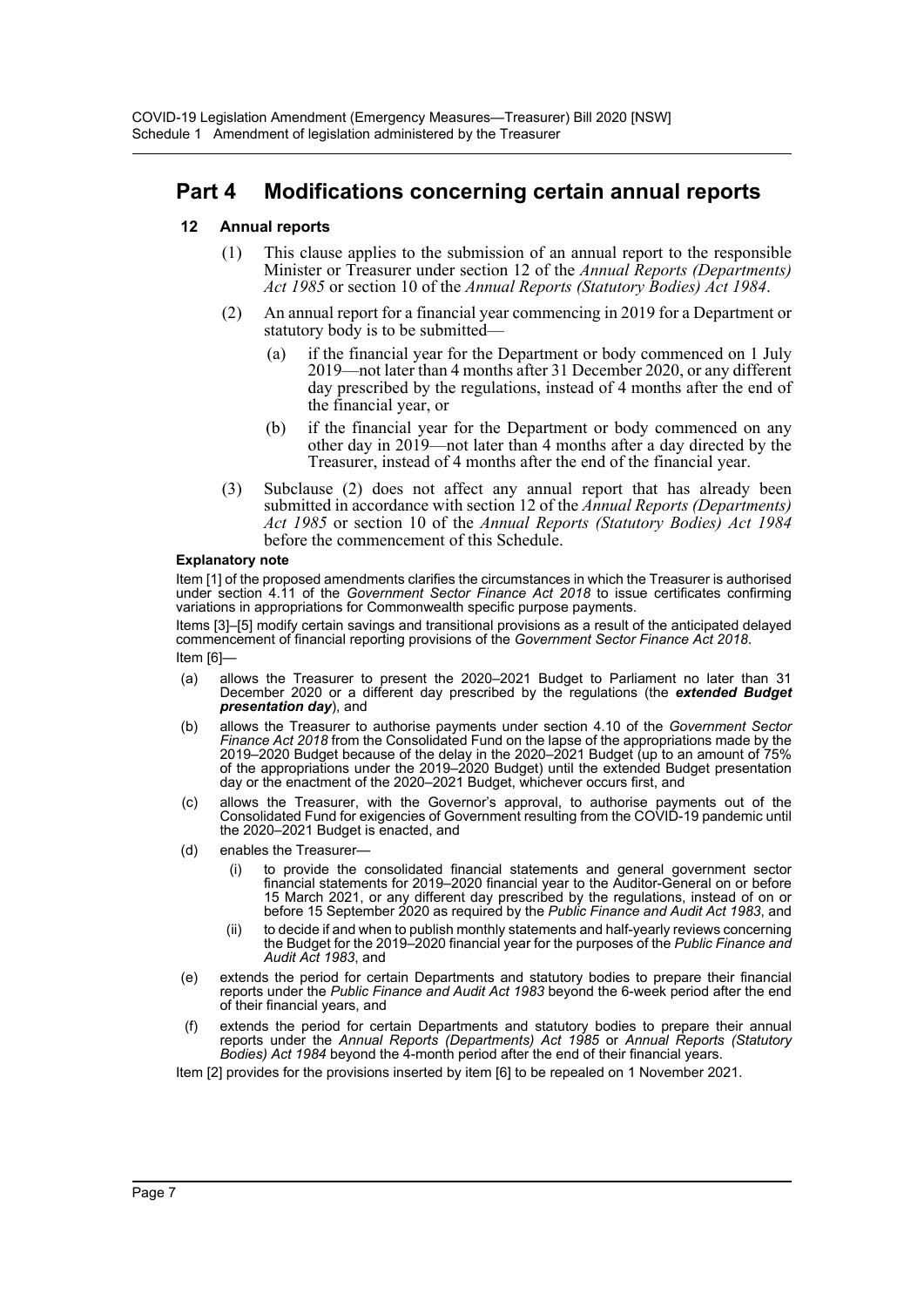### **1.2 Government Sector Finance Regulation 2018**

### **Clause 12A**

Insert before clause 13—

#### **12A Consumer price adjustments for payments authorised on lapse of appropriation—section 4.10 of Act**

- (1) The purpose of this clause is to provide for the purposes of section  $4.10(4)(a)$ of the Act for the adjustment for consumer prices in an annual reporting period for the NSW Government (the *current period*) of the amount appropriated under the annual Appropriation Act (the *previous appropriated amount*) for the previous annual reporting period (the *previous period*).
- (2) The previous appropriated amount is to be adjusted by whichever of the following percentages is the greater—
	- (a) the percentage change in the Consumer Price Index (All Groups Index) for Sydney published by the Australian Bureau of Statistics between the March quarter immediately before the commencement of the current period compared with the March quarter immediately before the commencement of the previous period,
	- (b) the percentage (as at 31 March immediately before the commencement of the current period) declared by a regulation made for the purposes of section 146C of the *Industrial Relations Act 1996* to be government policy in respect of the maximum percentage for increases in the remuneration of public sector employees.

#### **Explanatory note**

The proposed amendment provides for consumer price adjustment for the purposes of section 4.10 of the *Government Sector Finance Act 2018* by reference to whichever of the following percentages is the greater—

- the percentage change in the Consumer Price Index (All Groups Index) for Sydney published by the Australian Bureau of Statistics over a certain 12-month period before the next Budget is due,
- (b) the percentage declared by a regulation made for the purposes of section 146C of the *Industrial Relations Act 1996* that applies at a certain time before the next Budget is due.

### **1.3 Payroll Tax Act 2007 No 21**

### **Section 66D**

Insert after section 66C—

### **66D Wages subsidised under Commonwealth jobkeeper scheme**

- (1) This section applies in relation to an employee (a *jobkeeper subsidised employee*) in respect of whom jobkeeper payments are paid or payable to the employer if, but for those payments, less wages or no wages would have been paid to the employee.
- (2) The wages paid to a jobkeeper subsidised employee are exempt wages, but only to the extent of the difference between—
	- (a) the amount of jobkeeper payments paid or payable to the employer in respect of the employee, and
	- (b) the amount of wages that would have been paid to the employee but for those jobkeeper payments.
- (3) Subsection (2) applies only in respect of wages paid during the period—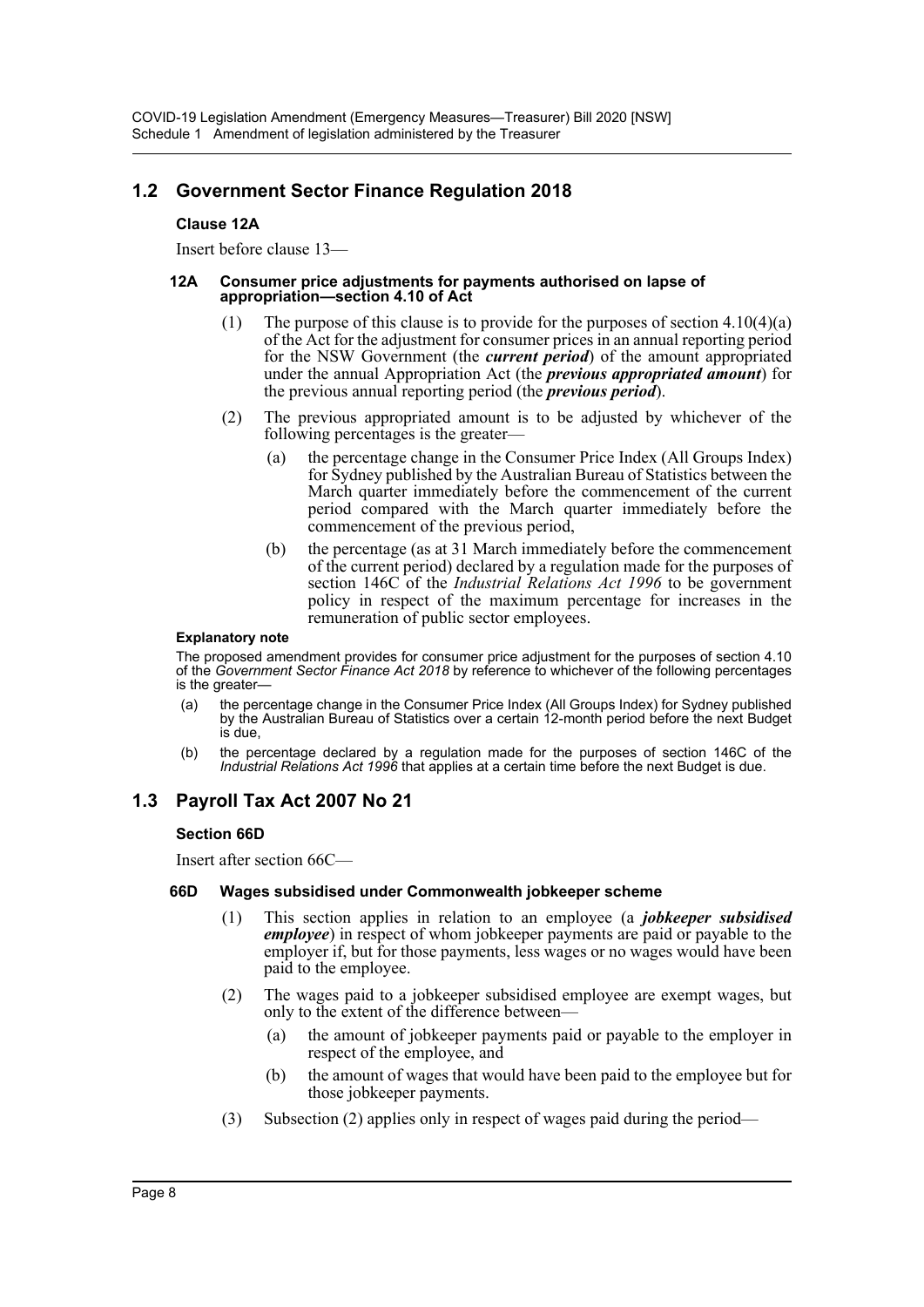- (a) commencing on 30 March 2020, and
- (b) ending on the day the scheme for jobkeeper payments ends.
- (4) For the purposes of this section, any overpayment of jobkeeper payments is to be disregarded in calculating the amount of jobkeeper payments paid or payable to an employer in respect of an employee.
- (5) To avoid doubt, this section does not apply in relation to an employee if the wages paid or payable to the employee are greater than the jobkeeper payments paid or payable to the employer in respect of the employee.
- (6) In this section—

*jobkeeper payment* has the same meaning as it has in Part 6–4C of the *Fair Work Act 2009* of the Commonwealth.

*overpayment*, in relation to a jobkeeper payment, means any amount in respect of the payment that an employer is liable to repay to the Commonwealth under section 9 of the *Coronavirus Economic Response Package (Payments and Benefits) Act 2020* of the Commonwealth.

#### **Explanatory note**

The proposed amendment provides for certain wages paid to employees subsidised by the Commonwealth jobkeeper scheme to be exempt from payroll tax.

### **1.4 Public Finance and Audit Act 1983 No 152**

### **[1] Section 39 Application and interpretation**

Insert after section 39(3)—

- (3A) Without limiting section 40, the regulations may provide for this Division to apply to particular statutory bodies or kinds of statutory bodies except for specified provisions.
- (3B) The following provisions apply in respect of a regulation made for the purposes of subsection (3A) (an *exemption regulation*)—
	- (a) the Treasurer must consult the Auditor-General about any proposed provisions to be included in an exemption regulation,
	- (b) section 3.5 of the *Government Sector Finance Act 2018* applies to the consultation referred to in paragraph (a) in the same way as it applies to a consultation requirement under that Act,
	- (c) an exemption regulation must provide for its provisions to be repealed on a day that is no later than 1 November 2021.

**Note.** Section 10.5 of the *Government Sector Finance Act 2018* provides for the repeal of Schedule 2 (Provisions for COVID-19 pandemic) to that Act on 1 November 2021.

- (3C) A statutory body to which an exemption regulation applies is not required to comply with the provisions of this Division that are prescribed as exceptions.
- (3D) Anything done, or omitted to be done, pursuant to an exemption regulation remains as legally effective after the repeal of the regulation as it was before its repeal.

### **[2] Section 45A Application and interpretation**

Insert after section 45A(4)—

(4A) Without limiting section 45B, the regulations may provide for this Division to apply to particular Departments or kinds of Departments except for specified provisions.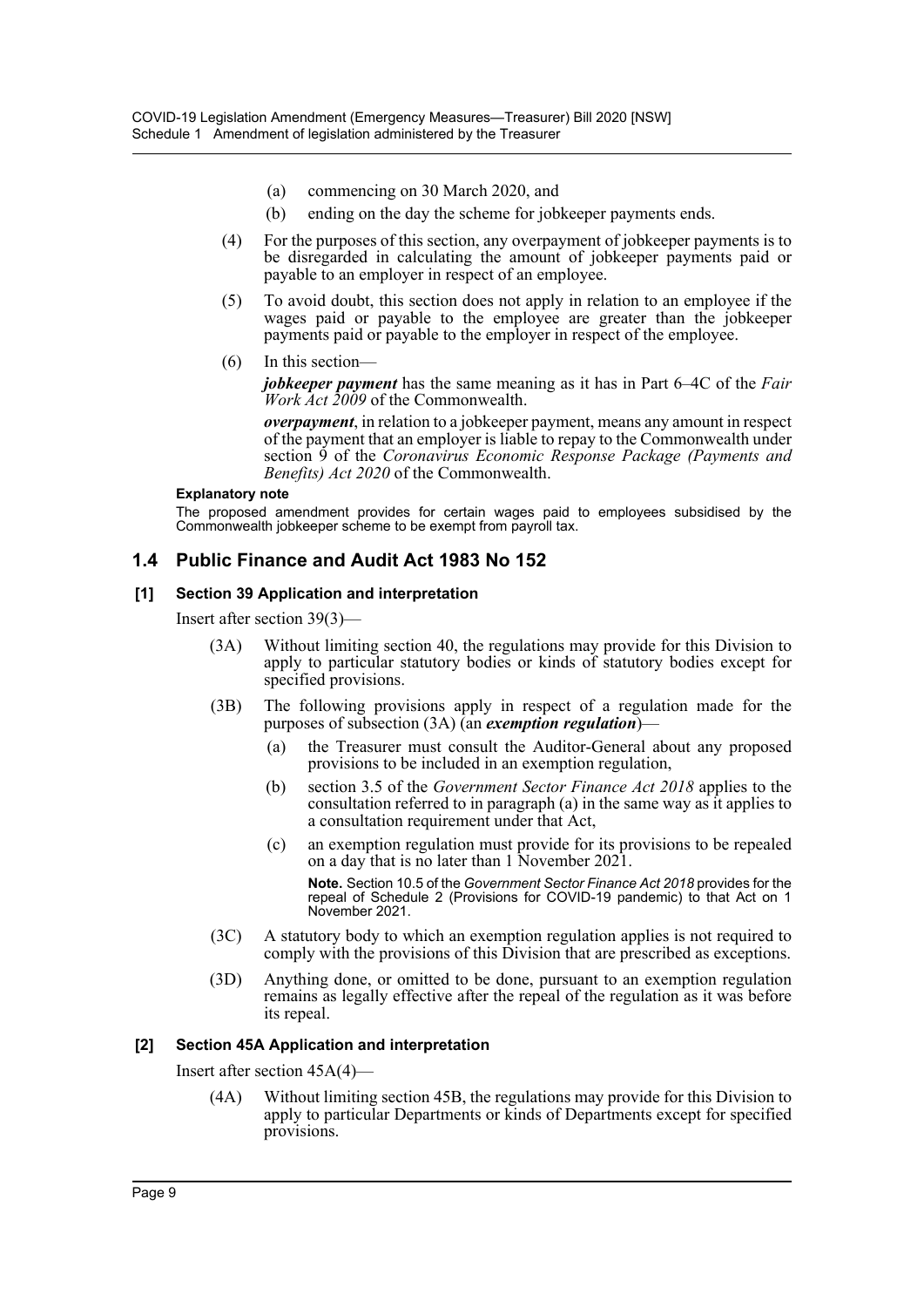- (4B) The following provisions apply in respect of a regulation made for the purposes of subsection (4A) (an *exemption regulation*)—
	- (a) the Treasurer must consult the Auditor-General about any proposed provisions to be included in an exemption regulation,
	- (b) section 3.5 of the *Government Sector Finance Act 2018* applies to the consultation referred to in paragraph (a) in the same way as it applies to a consultation requirement under that Act,
	- (c) an exemption regulation must provide for its provisions to be repealed on a day that is no later than 1 November 2021.

**Note.** Section 10.5 of the *Government Sector Finance Act 2018* provides for the repeal of Schedule 2 (Provisions for COVID-19 pandemic) to that Act on 1 November 2021.

- (4C) A Department to which an exemption regulation applies is not required to comply with the provisions of this Division that are prescribed as exceptions.
- (4D) Anything done, or omitted to be done, pursuant to an exemption regulation remains as legally effective after the repeal of the regulation as it was before its repeal.

#### **Explanatory note**

The proposed amendments enable the regulations under the *Public Finance and Audit Act 1983* to provide for the following provisions of that Act to apply to particular Departments and statutory bodies, or kinds of Department and statutory bodies except for specified provisions—

- (a) Division 3 (General audit of statutory bodies) of Part 3,
- (b) Division 4A (General audit of Departments) of Part 3.

Regulations made for this purpose must provide for their repeal not later than on 1 November 2021.

### **1.5 Public Finance and Audit Regulation 2015**

### **Schedule 2**

Insert after Schedule 1—

### **Schedule 2 Special provisions for COVID-19 pandemic concerning financial reporting**

### **Part 1 Interpretation**

### **1 Definitions**

In this Schedule—

*accountable authority* has the same meaning as in the *Government Sector Finance Act 2018*.

*assets*, *commitments*, *contingent liabilities*, *expenses*, *income* and *liabilities* have the same meanings as in the Australian Accounting Standards.

*controlled entity* has the same meaning as in the *Government Sector Finance Act 2018*.

*Crown land manager* has the same meaning as in the *Crown Land Management Act 2016*.

*Department* means a Department within the meaning of Division 4A of Part 3 of the Act.

*exempt Department* means a Department that is an exempt Department because of the operation of Part 2 of this Schedule.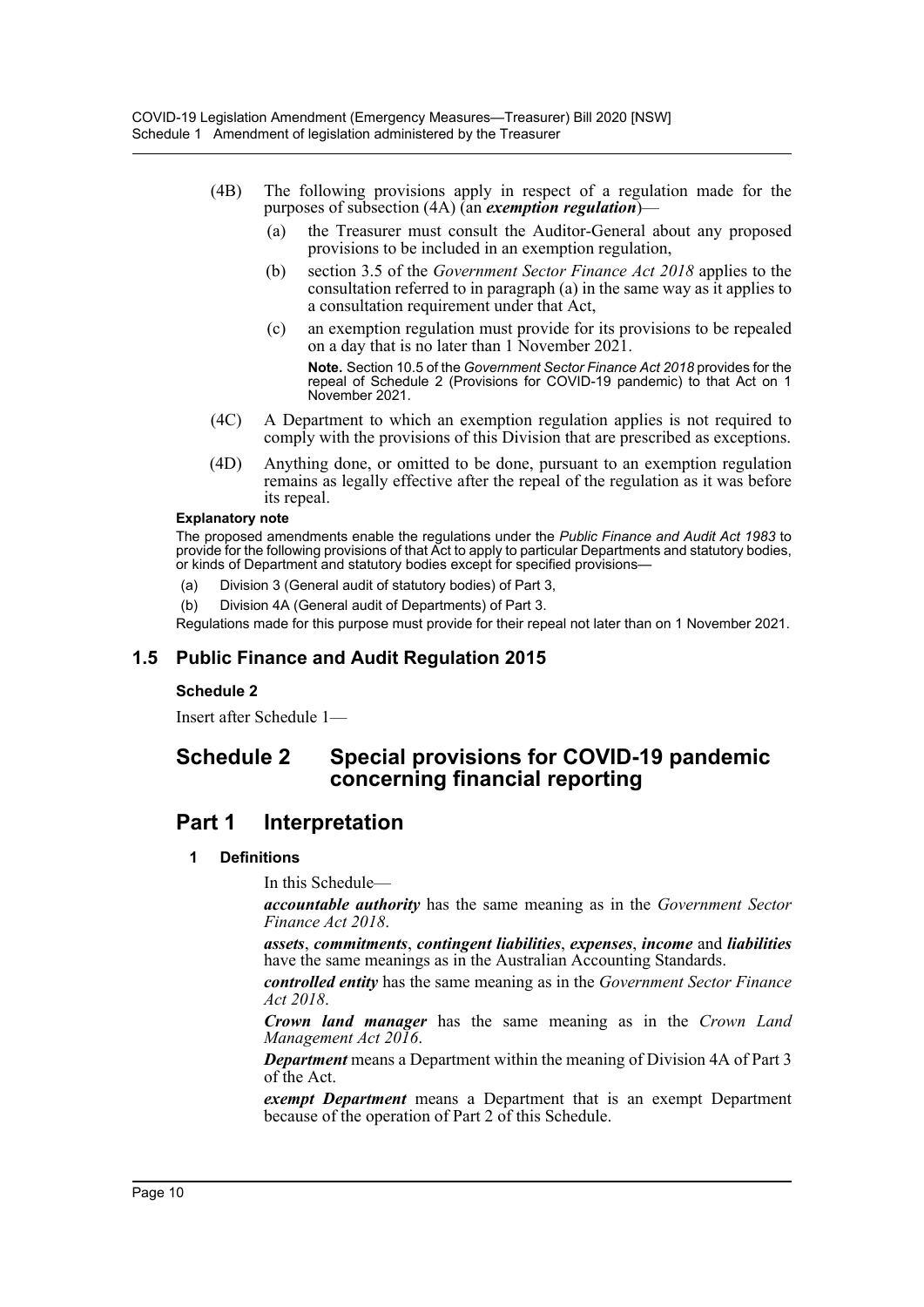*exempt statutory body* means a statutory body that is an exempt statutory body because of the operation of Part 2 of this Schedule.

*relevant agency* means a Department or statutory body.

*relevant transaction* means a transaction, approved or directed by the Premier or Treasurer or other Minister, for the sale, lease, assignment, transfer or other disposal of assets or liabilities of the State to a non-government sector entity.

*retained State interest*, in relation to a relevant transaction, means an interest or right in or related to an asset or liability disposed of under a relevant transaction that is held by or on behalf of the State as a consequence of the transaction.

*statutory body* means a statutory body within the meaning of Division 3 of Part 3 of the Act.

### **2 Effect of Schedule on other provisions of Regulation**

This Schedule does not limit the operation of clauses 9 and 12A of this Regulation.

# **Part 2 Exempt Departments and exempt statutory bodies**

### **3 Small agencies**

A Department or statutory body meeting all of the following requirements is an exempt Department or exempt statutory body (as the case requires)—

- (a) the assets, liabilities, income, expenses, commitments and contingent liabilities of the Department or statutory body are each less than \$5,000,000,
- (b) the total cash or cash equivalents held by the Department or statutory body is less than \$2,500,000,
- (c) at least 95% of the Department's or statutory body's income is derived from money paid out of the Consolidated Fund or from money provided by other relevant agencies,
- (d) the Department or statutory body does not administer legislation for a Minister by or under which members of the public are regulated.

### **4 Crown land managers**

A Department or statutory body meeting all of the following requirements is an exempt Department or exempt statutory body (as the case requires)—

- (a) the Department or statutory body is a Crown land manager,
- (b) the requirements referred to in clause  $3(a)$ , (b) and (d),
- (c) the income of the Department or statutory body, derived from sources other than money paid out of the Consolidated Fund or money provided by other relevant agencies, is less than \$100,000.

### **5 Special purpose staff agencies**

A Department or statutory body that comprises solely of persons who are employed to enable another particular relevant agency to exercise its functions is an exempt Department or exempt statutory body (as the case requires).

### **6 Retained State interests**

A Department or statutory body meeting all of the following requirements is an exempt Department or exempt statutory body (as the case requires)—